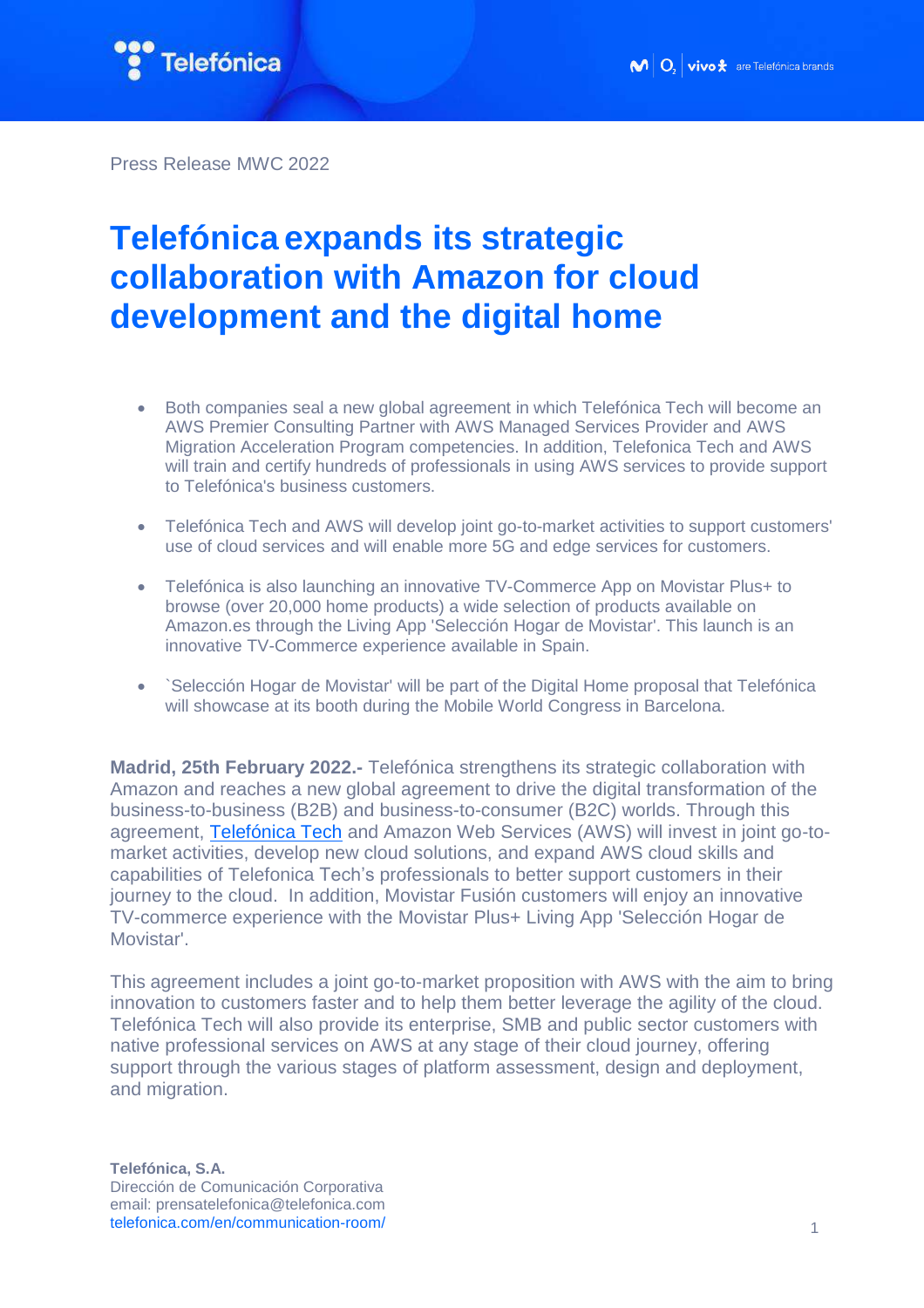Telefónica Tech and AWS are committed to fostering innovation in the cloud. Telefónica Tech plans to launch several value-added solutions such as edge computing and cloud native private 5G networks that run on AWS Outposts. This collaboration will open up new opportunities in 5G and use cases for edge computing, machine learning, Internet of Things (IoT), video and game streaming and Industry 4.0.

In addition, Telefónica Tech will continue to expand its managed and professional services with the creation of an AWS competence centre that will use best practices recommended by AWS to help customers transition to the cloud in a fast and secure way. This AWS competence centre will offer new services relating to cost optimisation, devops and automation, application modernisation and other cloud related capabilities. Telefónica Tech currently has a qualified team of around 4,000 expert professionals serving the Telefónica Group's 5.5 million B2B customers in 175 countries.

The new agreement with AWS will allow Telefónica Tech to train and certify hundreds of its professionals in the services and best practices of AWS's cloud services with the aim of supporting Telefónica customers during their migration to the cloud. To this end, Telefónica Tech will expand its capabilities and become an AWS Premier Consulting Partner and will acquire other technical competencies such as AWS Managed Services Provider and AWS Migration Acceleration Program.

Jose Cerdán, CEO of Telefónica Tech, said: "This agreement with AWS strengthens our partnership and allows us to go to market with a comprehensive and cutting-edge proposition. Our customers demand greater innovation in the design of cloud solutions and demand to use AWS services from the most appropriate location. The professional and managed services that Telefónica Tech will offer will therefore be key to helping companies in this complex process of adopting the public cloud with edge locations."

Adolfo Hernandez, Vice President Global Telco Industry, AWS, said: "We are excited to work with Telefónica to bring our successful collaboration to the next level and build out customer-centric solutions on AWS, especially on 5G and edge computing. This collaboration means AWS can bring the highest level of cloud native expertise to an even wider audience with Telefónica, significantly accelerating the pace of innovation and cloud adoption."

## **Committing to innovation in the Digital Home**

The agreement reached between Telefónica and Amazon also includes an innovative commitment to the Digital Home with the launch of the [Living App](https://livingapps.telefonica.com/) 'Selección Hogar de Movistar' on Movistar Plus+. From today, users of the TV platform in more than one million homes in Spain will be able to conveniently and directly access over 20,000 products of Amazon.es products such as decoration, cooking, DIY, lighting, electrical appliances, and gardening with the option of fast delivery.

'Selección Hogar de Movistar' will be among the new services that the company will present during its participation in the Mobile World Congress (MWC), to be held in Barcelona between 28 February and 3 March. This new TV-Commerce on Movistar